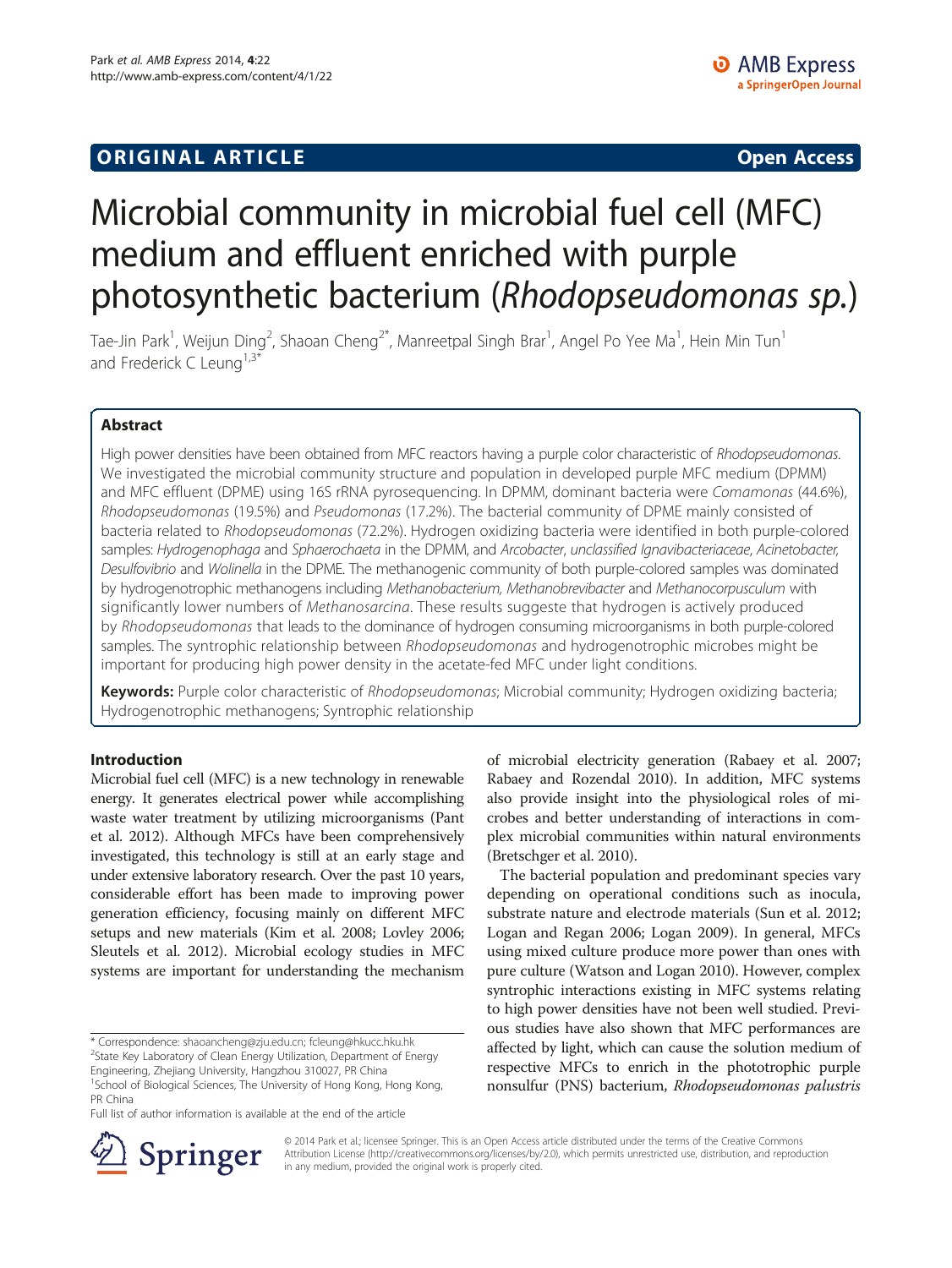DX-1. This bacterium has been shown to produce higher power densities in pure culture than in mixed culture and increase power production along with light intensity. In contrast to, the R. palustris ATCC 17001 does not generate power (Xing et al. [2008\)](#page-7-0). The genus Rhodopseudomonas liberates hydrogen when illuminated anaerobically in the presence of a carbon source such as acetate and malate (Barbosa et al. [2001\)](#page-6-0). The hydrogen production is mediated by a nitrogenase enzyme and dependent on light (Basak and Das [2007](#page-6-0); Rey et al. [2007\)](#page-7-0).

Previous MFC microbial ecology studies have used Sanger-based 16S rRNA sequencing for microbial community characterization. Recent advances in next generation sequencing such as pyrosequencing offer a better alternative for comprehensively characterizing microbial communities, especially in terms of less abundant members (Dowd et al. [2008](#page-6-0); Huse et al. [2007;](#page-6-0) Lee et al. [2010\)](#page-6-0). 454 pyrosequencing of 16S rRNA gene has been revealed highly diverse microbial communities in MFCs and MECs (Lee et al. [2010;](#page-6-0) Jia et al. [2013;](#page-6-0) Lu et al. [2012a](#page-7-0)). The present study aimed at better understanding the high power density achieved in MFC reactors having purple color characteristic of Rhodopseudomonas. To do this, the microbial communities in the purplecolored samples collected from a media bottle and a MFC reactor respectively were investigated using 16S rRNA amplicon pyrosequencing.

#### Materials and methods

#### Sample source

The MFC medium was kept in a common media bottle (320 mL) sealed with its cap and placed under natural sunlight and fluorescent lamp lighting (around 400 lx) without any inoculum. Four weeks later the developed purple medium was collected. It was observed that coloring of the medium serendipitously became purple over time. The naturally developed purple MFC effluent was collected from a single-chamber air-cathode MFC (4.5 L) having four homemade brush anodes (60 mm in diameter and 150 mm in length) inoculated with the primary clarifier overflow of a local wastewater treatment plant. The setup has been operated in batch mode for approximately two years using acetate  $(1.0 \text{ g/L})$  as a substrate at 30°C. Both media had the following composition: 1.0 g/L sodium acetate in 50 mM phosphate buffer solution (PBS, pH 7.0) containing (per liter deionized water): KCl, 0.13 g/L;  $NaH_2PO_4 \tcdot 2H_2O$ , 2.75 g/L; Na2HPO4 ·  $12H_2O$ , 11.466 g/L; NH <sub>4</sub>Cl, 0.31 g/ L, metal (12.5 mL/L) and vitamins (5 mL/L) (Lovley and Phillips [1988\)](#page-7-0). For simplicity, the MFC media bottle medium will now be referred to as "developed purple MFC medium (DPMM)" and the MFC reactor effluent as "developed purple MFC effluent (DPME)".

Total DNA extraction and 16S rRNA gene pyrosequencing Each purple-colored sample (5 ml) was centrifuged at  $5630\times$  g for 10 minutes to collect microbial biomass. Total genomic DNA was extracted using a PowerSoil DNA isolation kit (MO-BIO) according to the manufacturer's protocol. Amplicon libraries were constructed for 454 sequencing using different sets of primers: 27 F (5′GAGTTTGATCMTGGCTCAG-3′) and 518R (5′-W TTACCGCGGCTGCTGG-3′) targeting the bacterial domain, 519 F (5′-CAGCMGCCGCGGTAA −3′) and 915R (5′-GTGCTCCCCCGCCAATTCCT −3′) targeting the archaeal domain (Baker et al. [2003](#page-6-0)). The forward primers contained a 10 base barcode sequence positioned between the adapter and the primer sequence. The barcode sequences were unique for each sample.

The amplification of 16S rDNA was performed in a final volume of 50 μl containing 5 μl of 10X buffer, 1 μl of dNTP mixture (200 mM), 0.5 μl of (20XU) FastStart Taq DNA Polymerase (Roche), 1 μl of each primer (10 μM), 1 μL of DNA template (50 ng/μL) and water. The PCR conditions were as follows: 94°C for 3 min; 30 cycles of 94°C for 45 S, 55°C for 45S, followed by 72°C for 1 min; and a final extension at 72°C for 10 min. The PCR products were gel purified on 1% agarose gels using a Quick Gel Extraction Kit (Invitrogen). The purified 16 s amplicons were quantified with Picogreen and pooled in equal concentrations prior to emulsion PCR. Amplicon pyrosequencing was performed using a 454/ Roche GS Junior instrument (454 Life Sciences).

#### Sequence analysis

The sffinfo command was used to extract fasta format (sequence data) and quality (quality scores) files from a raw.sff file with –s and –q options, respectively. The following steps were carried out by the QIIME (Quantitative Insights into Microbial Ecology) software package (Caporaso et al. [2011](#page-6-0)). Output fasta and quality files were filtered to exclude sequences with lengths (<150 bp) and quality score (<50). Raw sequences with uncorrectable barcodes were removed. The remaining sequences were sorted by a mapping file to their relevant samples according to the barcode. The denoised dataset was clustered into operational taxonomic units (OTUs) with 97% similarity threshold, using the UCLUST algorithm. The representative sequences were selected and aligned with greengenes core set of aligned sequences using Pynast. Taxonomy was assigned using the greengenes database. For OTUs that represented more than 5% of the sequences for any sample, taxonomic identification at the genus level was determined using basic local alignment search tool (BLAST) to compare the representative sequence for that OTU against the National Center for Biotechnology Information (NCBI) nucleotide non-redundant database. Phylogenetic trees were constructed using the software MEGA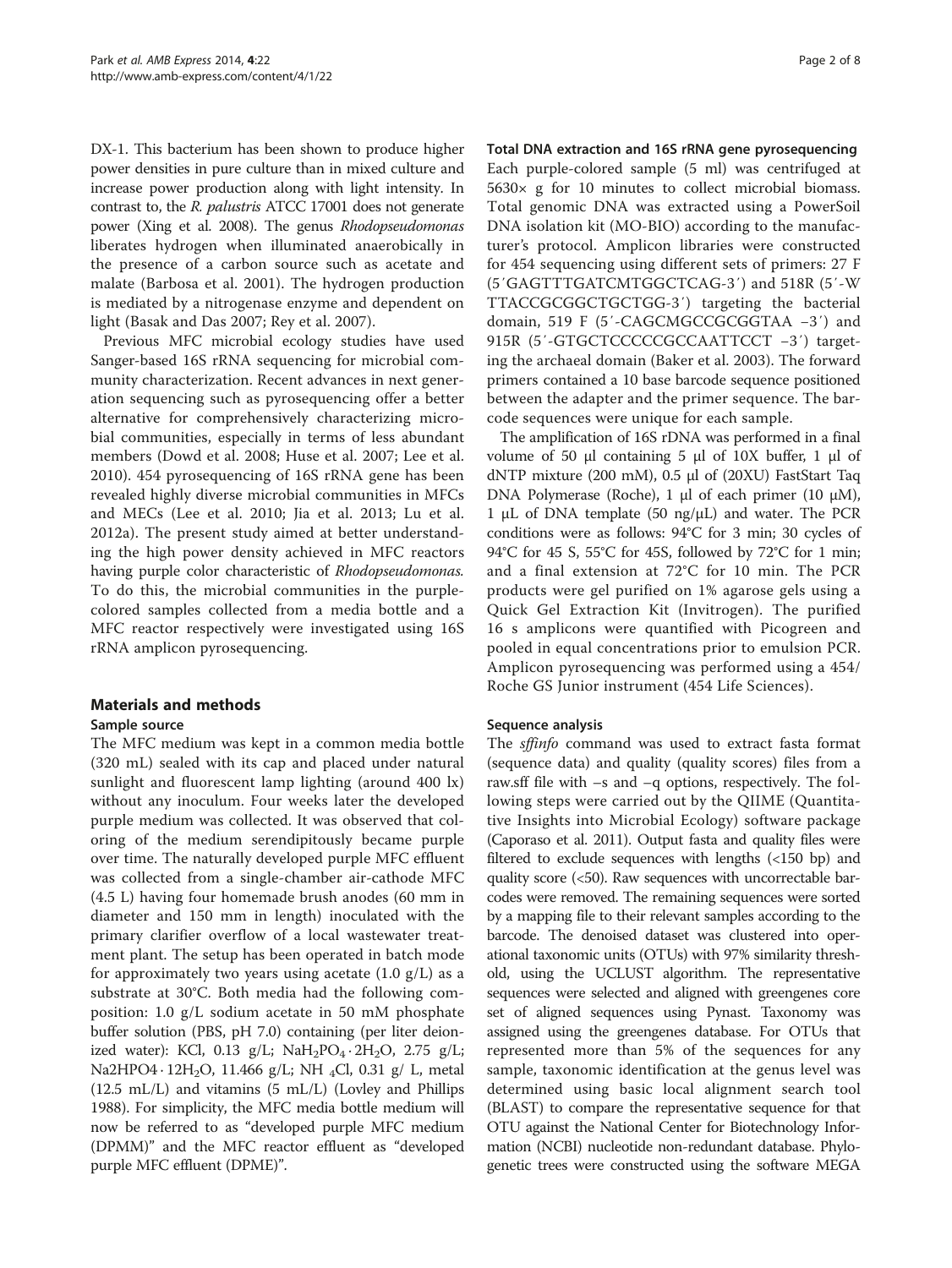v5 with the neighbor joining criterion, and 1,000 times of bootstrap resampling was performed to assess the confidence of tree topologies (Kumar et al. [2008](#page-6-0)).

### Results

### Bacterial community revealed on the V1-V3 region of the 16S rRNA gene

The bacterial communities from DPMM and DPME were revealed using the 16 s rRNA primer set (V1- V3). The number of total reads was 8253 reads in DPMM and 4008 reads in DPME. We obtained 77 and 151 operational taxonomic units (OTUs) from DPMM and DPME at 97% similarity respectively (Figure 1). The rarefaction curve of the DPMM tends to reach a plateau, but the DPME showed that new bacterial phylotypes continued to emerge even after 4,000 reads. Betaproteobacteria (49.3%), Alphaproteobacteria (19.8%) and Gammaproteobacteria (17.8%) were major bacterial phyla in DPMM. On the other hand the DPME primarily had Alphaproteobacteria (75.4%), Epsilonproteobacteria (6.5%) and Bacteroidetes (5.7%) phyla (Figure [2](#page-3-0)).

The community of the DPMM consisted mainly of bacteria related to the genera Comamonas (42.8%), Rhodopseudomonas (19.6%) and Pseudomonas (17.1%). The genus Rhodopseudomonas (73.3%) was the most dominant followed by Arcobacter (5.25%) in the DPME (Table [1](#page-4-0)). The phylogenetic analysis based on sequences of partial 16S rRNA genes indicated that Rhodopseudomonas was closely related to Rhodopseudomonas faecalis (AF123085) with 99% similarity (Figure [3](#page-5-0)). However, the predominant bacteria in DPMM, Comamonas and Pseudomonas, were found with low abundance in DPME accounting for 0.47% and 0.05% respectively. Comamonas and Arcobacter had a high similarity of 99% to Comamonas testosteroni (NR102841) and Arcobacter butzleri ED-1

(NR074567), respectively. Both are known exoelectrogenic bacteria in an acetate-fed MFC (Fedorovich et al. [2009](#page-6-0); Juang et al. [2011](#page-6-0)). Hydrogenophaga (3.99%) and Sphaerochaeta (1.88%) were found at higher abundance in the DPMM compared to the DPME (Table [1\)](#page-4-0). It has been reported that the genus Hydrogenophaga were highly abundant in acetate-fed MFC and some Hydrogenophaga species showed hydrogen-dependent power generation (Kimura and Okabe [2013b](#page-6-0)). The genus Sphaerochaeta was detected in the hydrogen-producing MECs (Lu et al. [2012b\)](#page-7-0). Higher abundance of the unclassified Ignavibacteriaceae (1.66%), Acinetobacter (0.68%), Desulfovibrio  $(0.8\%)$ , *Wolinella*  $(1.01\%)$  and *Azospirillum*  $(1.14\%)$  were present in DPMM than in DPME; these genera were commonly found in electrode biofilm community for MFCs and MECs (Pisciotta et al. [2012;](#page-7-0) Liu et al. [2012](#page-6-0); Yu et al. [2012\)](#page-7-0). These bacteria are known to be able to use hydrogen as an electron donor (Wong et al. [1986](#page-7-0); Gross and Simon [2003](#page-6-0); Yong et al. [2002](#page-7-0); Iino et al. [2010;](#page-6-0) Yuan et al. [2012\)](#page-7-0). Geobacter sp., a known exoelectrogenic bacteria, was found to account for 0.4% abundance in DPME, but was negligible in the DPMM.

## Archaeal and bacterial communities revealed by the V3-V5 region of the 16S rRNA gene

The number of total high quality sequences obtained from raw pyrosequencing data was 4586 reads. We obtained 59 OTUs for DPMM and 38 OTUs for DPME at 97% similarity. The rarefaction curves were far from the plateauing due to the limitation in sequencing depth for covering a much higher bacterial diversity than archaeal diversity (Additional file [1:](#page-6-0) Figure S1). The dominance of Euryarchaeota was found in both purple-colored samples, accounting for 57.2% (DPMM) and 93.2% (DPME) of total sequence reads. The remaining bacterial 16S rRNA gene

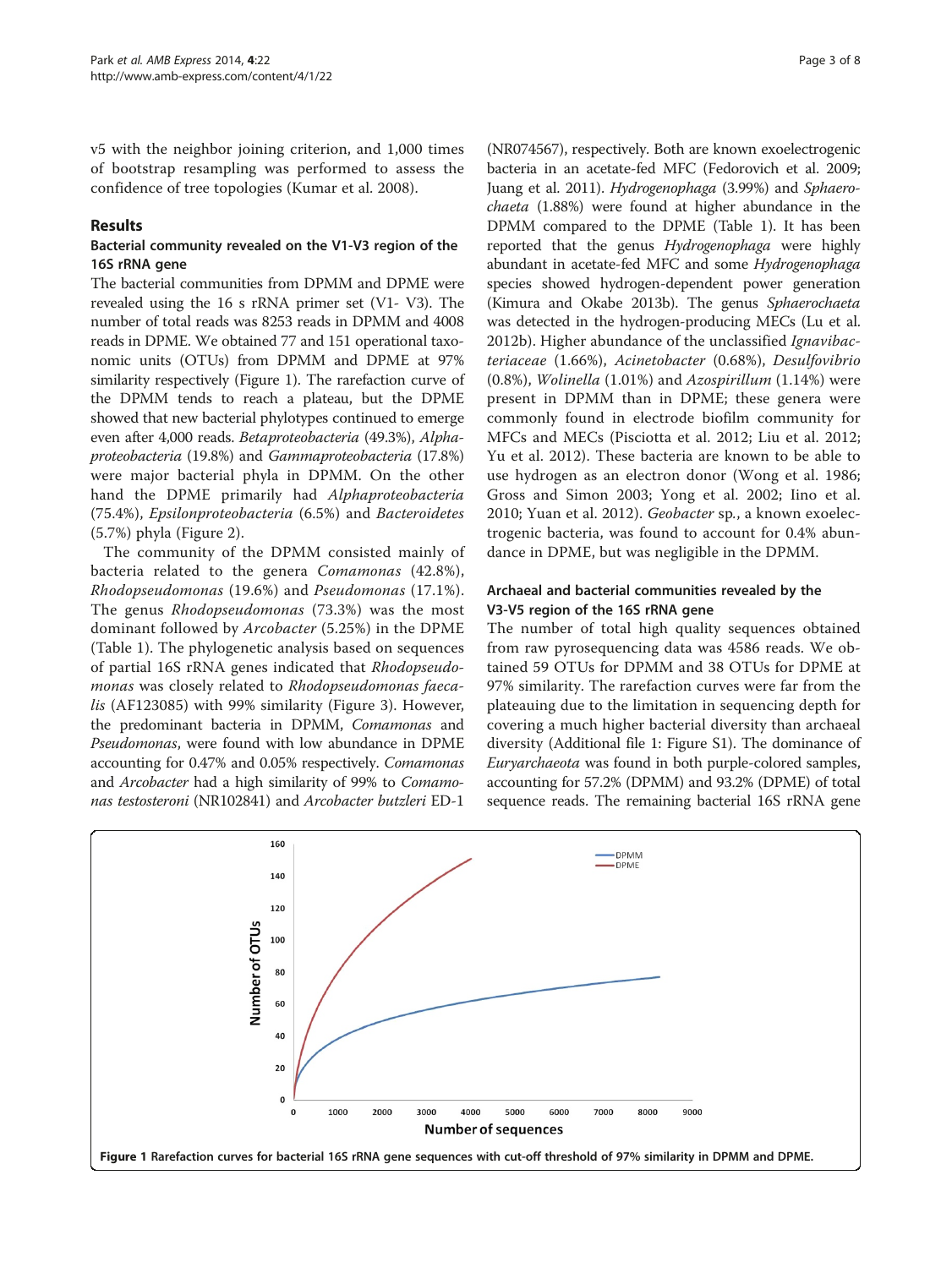<span id="page-3-0"></span>

sequences were affiliated with *Bacteroidetes*, *Proteobac*teria and Firmicutes phyla and their relative abundance in DPMM was higher than in DPME (Additional file [2](#page-6-0): Figure S2). The archaeal community in DPMM was mainly dominated by 16 s rRNA gene sequences closely related to hydrogenotrophic methanogens comprising of Methanobacterium (20.7%), Methanobrevibacter (18.8%) and Methanocorpusculum (15.3%). Methanobrevibacter was found to be most dominant in DPME (85.86%) (Figure [4\)](#page-5-0). While Methanosarcina was found to account for 1.1% of DPMM, there was no detection of Methanosarcina in DPME. The archaeal communities in both purple-colored samples mainly comprised of hydrogenotrophic methanogens.

## **Discussion**

Light conditions significantly enhanced power densities (around 8–16%) in the MFCs using mixed and pure cultures of R. palustris strains DX-1 and RE-2 respectively (Xing et al. [2009](#page-7-0)). In order to better understand electricity generation in MFCs containing purple photosynthetic Rhodopseudomonas palustris in mixed culture, microbial communities in DPMM and DPME were investigated using 16S rRNA gene pyrosequencing. As expected, Rhodopseudomonas was found to be dominant in both samples, but it was present in much higher abundance in DPME than DPMM; this might be due to the fact that DPME has developed for a longer period of time (2 years) than DPMM (4 weeks). The Rhodopseudomonas sp. detected in our study does not provide insight on its capability for electricity generation. The Rhodopseudomonas sp. was found to be more closely related with R. faecalis and R. rhenobacensis which are unknown for their ability to generate electricity, and R. palustris ATCC 17001 which

does not produce an electric current, but it is less closely related to known electrogenic bacteria R. palustris strains DX-1 (Xing et al. [2008](#page-7-0)).

Previous studies have shown that Geobacter, Comamonas and Pseudomonas dominated the anode communities of acetate-fed MFCs under light conditions, revealed by PCR/ DGGE and 16S rRNA gene library analyses (Xing et al. [2009\)](#page-7-0). The capacity of electricity generation in acetate-fed MFCs by those genera has also been revealed (Xing et al. [2010;](#page-7-0) Pham et al. [2008](#page-7-0); Xing et al. [2008](#page-7-0)). However, these genera were found with low abundance in the DPME. This contrast in abundance might indicate that the species structure of the bacterial community differ between the MFC anode biofilm and effluent, whilst also being dependent on inoculum source.

Chemolithotrophic bacterium Hydrogenophaga, which consumes hydrogen and carbon dioxide as energy and carbon sources respectively (Willems et al. [1989\)](#page-7-0). They were found in DPMM but not in DPME. Geobacter sulfurreducens has been found in syntrophic cooperation with the Hydrogenophaga sp. strain AR20 in acetate-fed MFC (Kimura and Okabe [2013a\)](#page-6-0). In DPMM, Hydrogenophaga might use the hydrogen produced by Rhodopseudomonas but not the acetate. Members of chemolithotrophic bacteria were also found in DPME, including unclassified Ignavibacteriaceae, Acinetobacter, Desulfovibrio and Azospirillum which are known to be capable of using hydrogen as an electron donor (Wong et al. [1986;](#page-7-0) Gross and Simon [2003](#page-6-0); Yong et al. [2002](#page-7-0); Iino et al. [2010\)](#page-6-0). It has been reported that the growth of G. sulfurreducens was more efficient when co-cultured with Wolinella and Desulfovibrio, which act as hydrogen-consuming partners; with nitrate as the electron acceptor, acetate oxidation was more rapid,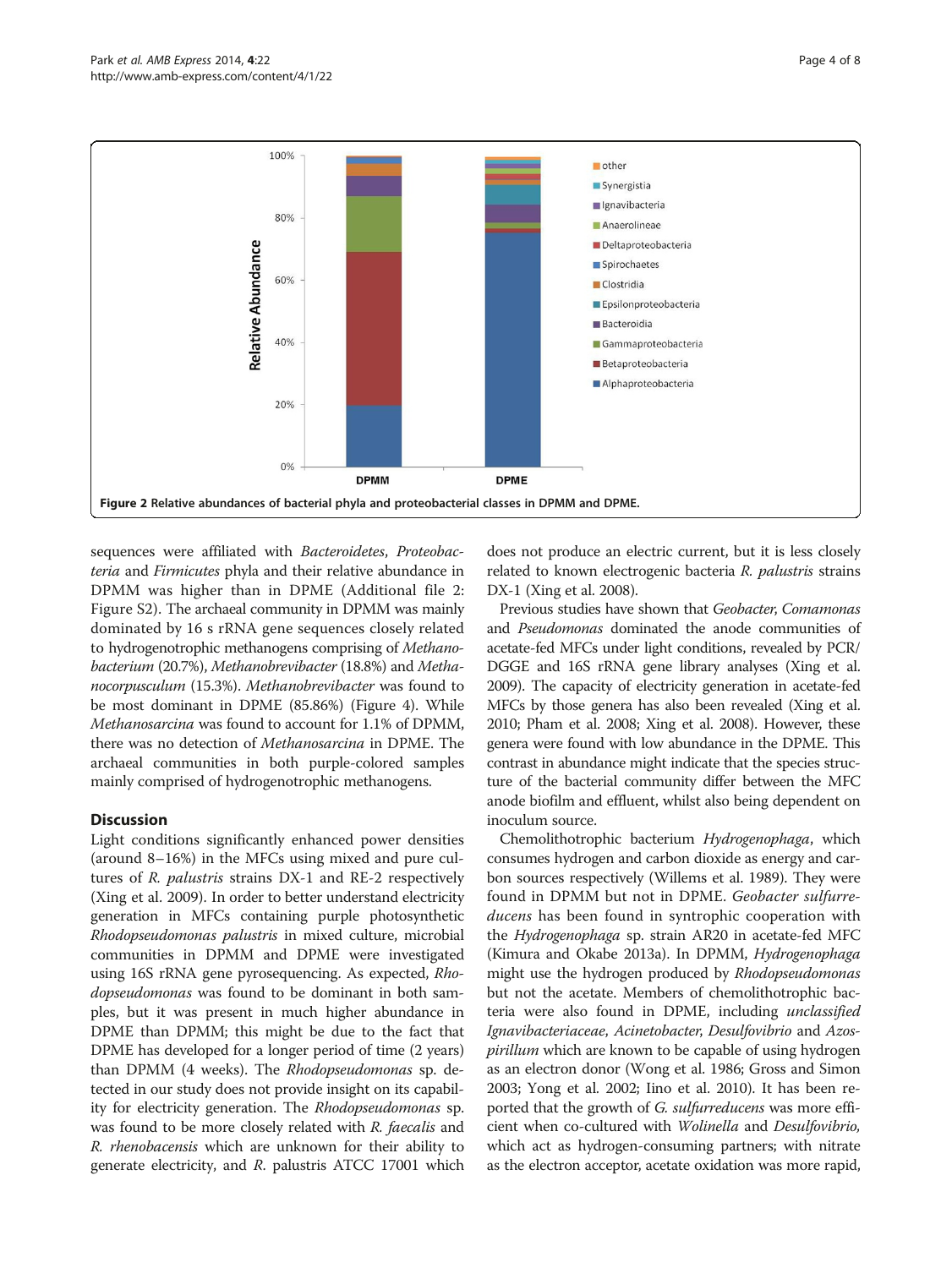<span id="page-4-0"></span>

| Table 1 Relative abundances of bacterial OTUs based on the V1-V3 primer set (>0.1% of total population) in DPMM |  |  |
|-----------------------------------------------------------------------------------------------------------------|--|--|
| and DPME                                                                                                        |  |  |

| Classification                                      | <b>DPMM (%)</b> | <b>DPME</b> (%) | <b>OTUs</b> | Genbank closest match (accession no. and similarity) |
|-----------------------------------------------------|-----------------|-----------------|-------------|------------------------------------------------------|
| Rhodopseudomonas(Alphaproteobacteria)               | 19.63           | 73.28           | 100         | Rhodopseudomonas faecalis (JX282402, 99%)            |
| Comamonas                                           | 42.82           | 0.47            | 27          | Comamonas testosteroni (NR102841, 99%)               |
| Pseudomonas                                         | 17.12           | 0.05            | 148         | Pseudomonas stutzeri (KF171338, 99%)                 |
| Unclassfied Bacteroidales                           | 3.27            | 0.23            | 25          | Uncultured bacterium (JQ724350, 99%)                 |
| Arcobacter                                          | $\mathbf{0}$    | 5.25            | 66          | Arcobacter butzleri ED-1 (NR074567 99%)              |
| Unclassfied Porphyromonadaceae                      | 1.48            | 0.29            | 7           | Uncultured bacterium (JF568463, 99%)                 |
| Hydrogenophaga                                      | 3.99            | 0.05            | 153         | Hydrogenophaga sp. (AB746948, 98%)                   |
| Unclassfied Clostridiales                           | 1.46            | 0.23            | 137         | Uncultured Anaerovorax sp. (JQ087107, 98%)           |
| Sphaerochaeta                                       | 1.88            | 0.13            | 127         | Uncultured bacterium (JQ245575, 99%)                 |
| Azospirillum(Alphaproteobacteria)                   | $\mathbf 0$     | 1.14            | 73          | Uncultured bacterium (GQ152964, 99%)                 |
| Unclassfied Methylocystaceae(Alphaproteobacteria)   | 0               | 1.38            | 135         | Uncultured Rhizobiales (JQ723649, 99%)               |
| Acinetobacter(Gammaproteobacteria)                  | 0.3             | 0.68            | 136         | Uncultured bacterium (KC001216, 99%)                 |
| Geobacter(Deltaproteobacteria)                      | 0.01            | 0.23            | 190         | Uncultured Geobacter (JQ724335, 99%)                 |
| Desulfovibrio(Deltaproteobacteria)                  | 0.1             | 0.8             | 122         | Bacterium enrichment (GU196246, 98%)                 |
| Unclassfied Desulfobacteraceae(Deltaproteobacteria) | $\mathbf{0}$    | 0.31            | 140         | Uncultured bacterium (GQ152952, 98%)                 |
| Wolinella(Epsilonproteobacteria)                    | $\mathbf{0}$    | 1.01            | 29          | Uncultured bacterium (JQ987976, 100%)                |
| Clostridium(Firmicutes)                             | 0.33            | $\mathbf{0}$    | 79          | Iron-reducing bacterium (FJ802349, 97%)              |
| Bacteroides(Firmicutes)                             | 0.51            | $\mathbf{0}$    | 46          | Uncultured bacterium (JQ983412, 97%)                 |
| Oscillospira(Firmicutes)                            | 0.59            | $\mathbf{0}$    | 168         | Uncultured Oscillibacter (JX462523, 99%)             |
| Unclassfied Catabacteriaceae(Firmicutes)            | $\mathbf{0}$    | 0.36            | 9           | Uncultured bacterium (KC408589, 99%)                 |
| Unclassfied Ruminococcaceae(Firmicutes)             | 0.22            | 0.1             | 125         | Uncultured bacterium (JQ983937, 99%)                 |
| Dysgonomonas(Bacteroidetes)                         | 0.4             | 0.1             | 156         | Uncultured Dysgonomonas (JX462548, 99%)              |
| Unclassfied Porphyromonadaceae(Bacteroidetes)       | $\mathbf{0}$    | 1.4             | 113         | Uncultured bacterium (JN792255, 99%)                 |
| WCHB1-05 (Chloroflexi)                              | $\mathbf{0}$    | 0.26            | 141         | Uncultured bacterium (JX224526, 99%)                 |
| WCHB1-50 (Chloroflexi)                              | $\Omega$        | 1.01            | 191         | Uncultured bacterium (AJ387902, 96%)                 |
| Unclassfied Ignavibacteriaceae (Chlorobi)           | $\mathbf{0}$    | 1.66            | 54          | Uncultured Ignavibacterium (JQ724356, 100%)          |
| Aminiphilus (Synergistetes)                         | $\mathbf 0$     | 1.01            | 75          | Uncultured bacterium (KC736302, 99%)                 |

resulting in faster growth of Geobacter sulfurreducens under low hydrogen partial pressure (Cord-Ruwisch et al. [1998\)](#page-6-0). The removal of hydrogen by the hydrogenconsuming bacteria in the DPME might have stimulated the growth of Rhodopseudomonas. Our results suggested that the growth of Rhodopseudomonas was due to the syntrophic cooperation with hydrogen-consuming bacteria in both purple-colored samples.

Anodic hydrogen oxidation by hydrogenotrophic exoelectrogens produces electrical current after complete oxidation of acetate, and a rapid current increase occurs when hydrogen gas is supplied to the reactor (Lee et al. [2009\)](#page-6-0). However, a previous study showed that electricity generation by hydrogenotrophic exoelectrogens was excluded due to inhibition of nitrogenase-dependent hydrogen production in *Rhodopseudomonas* by  $NH<sub>4</sub>Cl$  in the medium (Hillmer and Gest [1977;](#page-6-0) Rey et al. [2007](#page-7-0)). The presence of hydrogen-oxidizing bacteria in the purple-

colored samples suggested that hydrogen production by Rhodopseudomonas could not be completely inhibited by NH4Cl in the medium (Rey et al. [2007](#page-7-0)). Potential hydrogenotrophic exoelectrogens might coexist with Rhodopseudomonas in the anode biofilm due to their involvement in electricity generation via hydrogen oxidation. This potential syntrophic interaction between Rhodopseudomonas and hydrogen-oxidizing bacteria might be one of the explanations for the high power density obtained from illuminated MFCs.

Bacterial 16S rRNA gene sequences were also detected by the V3-V5 primer set and inconsistent results in the bacterial diversity and the abundance patterns of bacterial community were observed between V1-V3 and V3-V5 data sets. In our previous study (unpublished data), the V3-V5 primer set was also applied for methane-producing biocathodes in MECs, which accounted for 99% of the total sequences belonged to the archaea domain. The PCR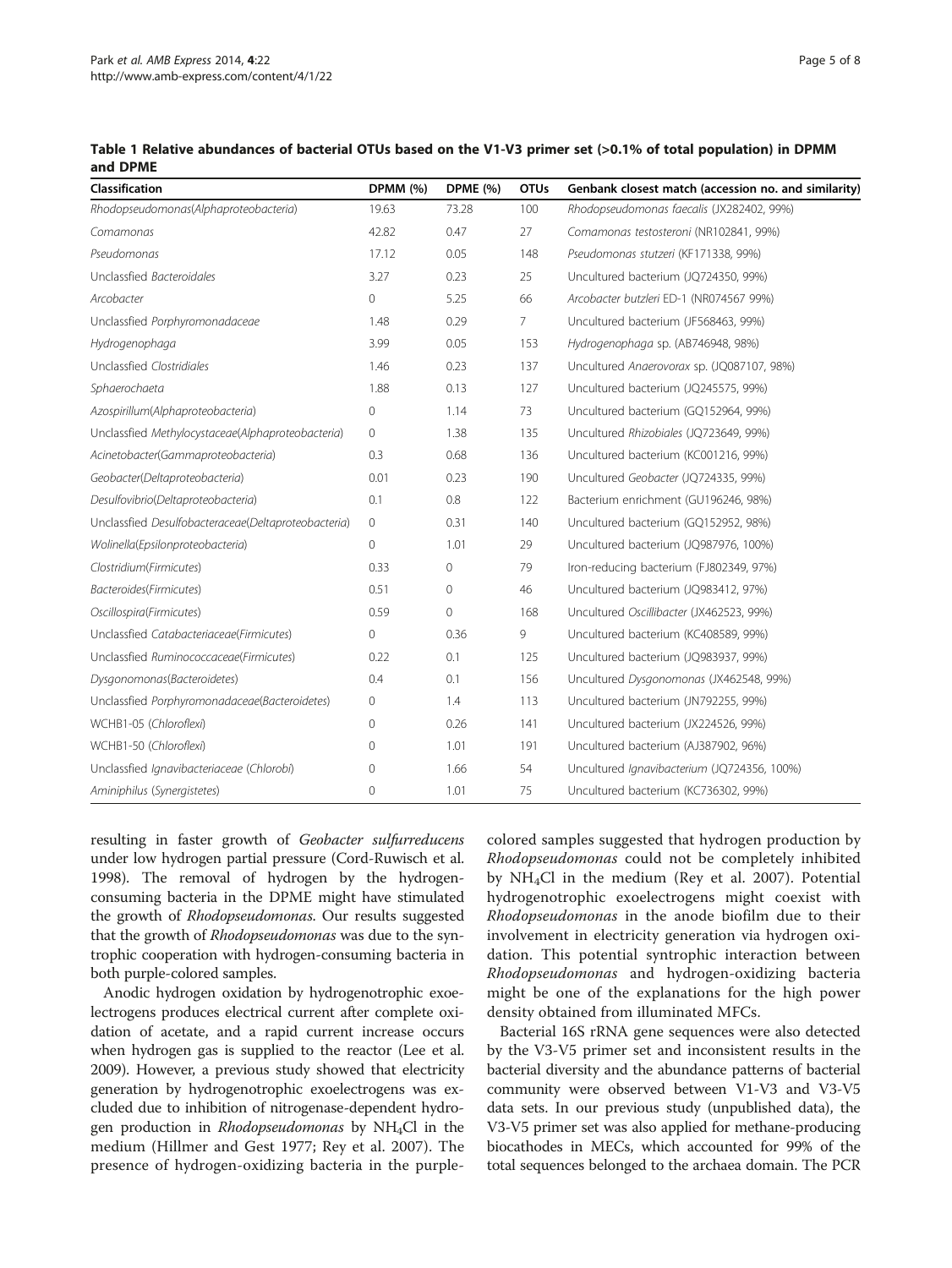<span id="page-5-0"></span>

amplification of the V3–V5 region of 16S rRNA can be biased depending on the activity of the archaeal population present in the samples. The differences in portions of archaeal sequences between two purple-colored samples suggest that the DPME could have a more active archaeal population than DPMM.

Archaeal community in MFC reactors enriched with Rhodopseudomonas sp. has not been reported yet. The predominant hydrogenotrophic methanogens were found in both purple-colored samples, but not acetoclastic methanogens despite the MFC medium containing high concentration of acetate. Under anaerobic conditions, methanogenic archaea often partner with heterotrophic H2-producing bacteria which catalyze oxidation of a variety of organic compounds (fatty acids, alcohols, and aromatic compounds). The methanogens utilize the H<sub>2</sub> produced by these heterotrophic bacteria during

methanogenesis while the heterotrophic bacteria benefit from the methanogens, which play a role in the removal of excess hydrogen that would inhibit their growth (McInerney et al. [2008](#page-7-0); Sakai et al. [2009](#page-7-0)). Hydrogenotrophic methanogenesis by Methanobrevibacter in DPME might be relying on the predominance of Rhodopseudomonas for interspecies  $H_2$  transfer. However, it seems likely that  $CO<sub>2</sub>$  derived from Rhodopseudomonas is limited as a major source of carbon for methane generation due to its known role in being recycled into biomass (McKinlay and Harwood [2010](#page-7-0)). Hydrogen generation by Rhodopseudomonas in both purple-colored samples containing acetate could share similar environmental condition with hydrogen-producing MEC reactors fed with acetate, where hydrogenotrophic methanogens have emerged as the most active methanogens (Lu et al. [2012a\)](#page-7-0).

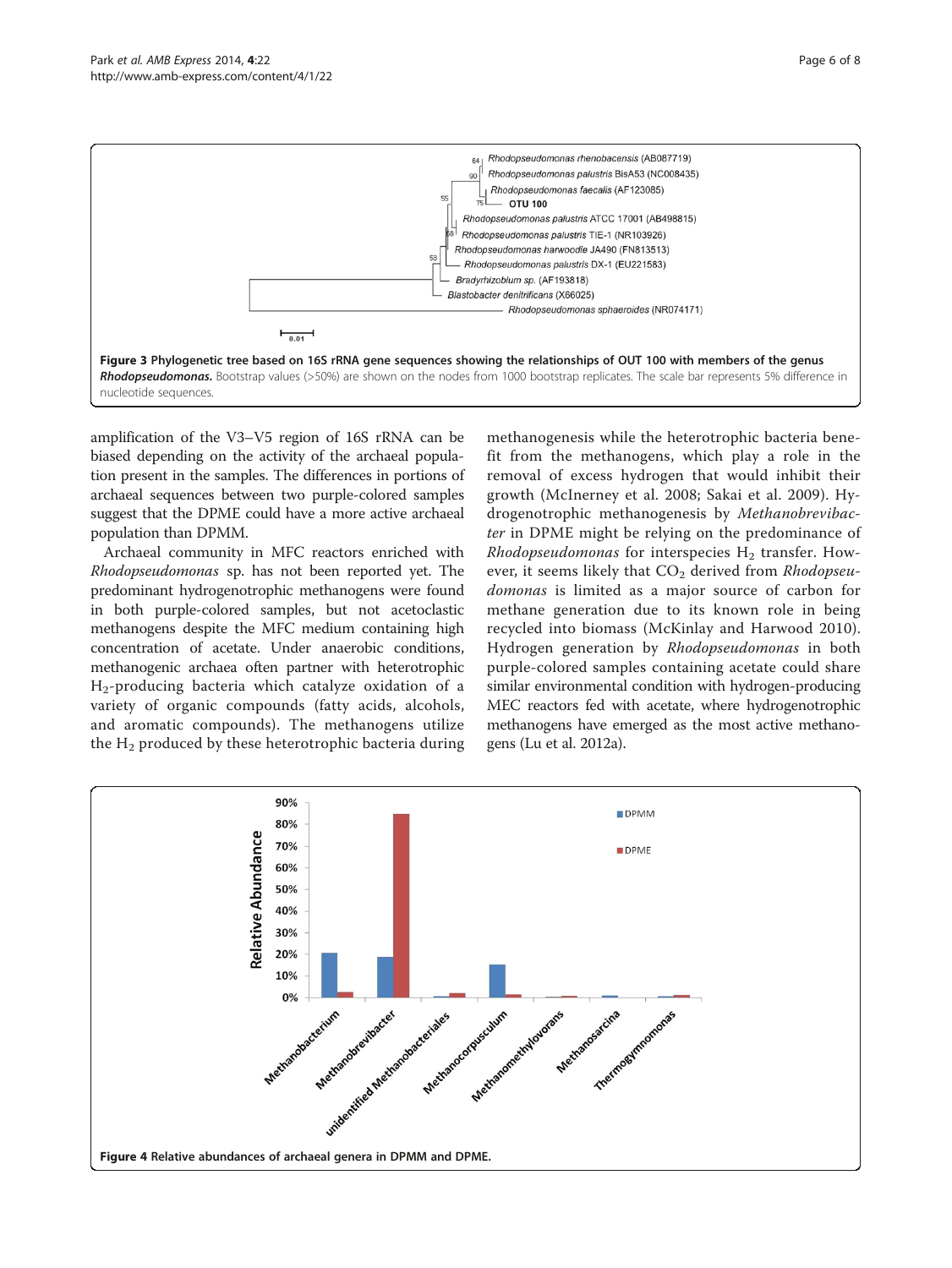<span id="page-6-0"></span>In general, few acetoclastic methanogens are present in acetate fed-MFCs due to their inhibition in growth as a result of air exposure and outcompetition for organic substrates by facultative anaerobes and exoelectrogens (Chae et al. 2010; Dar et al. 2008). In addition, hydrogen inhibition of growth and acetate metabolism in Methanosarcina species has been reported (Ahring et al. 1991; Ferguson and Mah 1983). Minor acetoclastic methanogen (Methanosarcina) present in the DPMM and the non-detection of Methanosarcina in the DPME might be indication of the robust inhibition by hydrogen produced by Rhodopseudomonas and its acetate competition.

In conclusion, although the electric generation ability of Rhodopseudomonas detected in our study is unknown, putative hydrogenotrophic exoelectrogens existing in MFC reactors having purple-colored effluents might contribute to increasing power density. For future studies the above observations are needed to investigate how known-exoelectrogenic phototrophic bacteria can be applied to efficiently generate electricity via syntrophic relationships with the hydrogenotrophic exoelectrogens and methanogens in the acetate-fed MFC under light conditions.

## Additional files

[Additional file 1: Figure S1.](http://www.biomedcentral.com/content/supplementary/13568_2014_22_MOESM1_ESM.jpg) Rarefaction curves based on the V3-V5 primer set with cut-off threshold of 97% similarity in DPMM and DPME. [Additional file 2: Figure S2.](http://www.biomedcentral.com/content/supplementary/13568_2014_22_MOESM2_ESM.jpg) Microbial community distribution based on the V3-V5 primer set in DPMM and DPME.

#### Competing interests

The authors declare that they have no competing interests.

#### Acknowledgements

This study was funded by grant from Initiative on Clean Energy and Environment, The University of Hong Kong and grants funded by the National Natural Science Foundation of China (No. 21073163, No. 51278448).

#### Author details

<sup>1</sup>School of Biological Sciences, The University of Hong Kong, Hong Kong, PR China. <sup>2</sup> State Key Laboratory of Clean Energy Utilization, Department of Energy Engineering, Zhejiang University, Hangzhou 310027, PR China. <sup>3</sup> Bioinformatics Center, Nanjing Agriculture University, Nanjing, PR China.

#### Received: 14 November 2013 Accepted: 20 January 2014 Published online: 01 April 2014

#### References

- Ahring BK, Westermann P, Mah RA (1991) Hydrogen inhibition of acetate metabolism and kinetics of hydrogen consumption by methanosarcinathermophila Tm-1. Arch Microbiol 157(1):38–42
- Baker GC, Smith JJ, Cowan DA (2003) Review and re-analysis of domain-specific 16S primers. J Microbiol Methods 55(3):541–555
- Barbosa MJ, Rocha JM, Tramper J, Wijffels RH (2001) Acetate as a carbon source for hydrogen production by photosynthetic bacteria. J Biotechnol 85(1):25–33
- Basak N, Das D (2007) The prospect of purple non-sulfur (PNS) photosynthetic bacteria for hydrogen production: the present state of the art. World J Microb Biot 23(1):31–42. doi:10.1007/s11274-006-9190-9
- Bretschger O, Osterstock JB, Pinchak WE, Ishii S, Nelson KE (2010) Microbial fuel cells and microbial ecology: applications in ruminant health and production research. Microb Ecol 59(3):415–427. doi:10.1007/s00248-009-9623-8
- Caporaso JG, Lauber CL, Walters WA, Berg-Lyons D, Lozupone CA, Turnbaugh PJ, Fierer N, Knight R (2011) Global patterns of 16S rRNA diversity at a depth of millions of sequences per sample. P Natl Acad Sci USA 108:4516–4522. doi:10.1073/pnas.1000080107
- Chae KJ, Choi MJ, Kim KY, Ajayi FF, Chang IS, Kim IS (2010) Selective inhibition of methanogens for the improvement of biohydrogen production in microbial electrolysis cells. Int J Hydrogen Energ 35(24):13379–13386. doi:10.1016/j. ijhydene.2009.11.114
- Cord-Ruwisch R, Lovley DR, Schink B (1998) Growth of geobacter sulfurreducens with acetate in syntrophic cooperation with hydrogen-oxidizing anaerobic partners. Appl Environ Microbiol 64(6):2232–2236
- Dar SA, Kleerebezem R, Stams AJM, Kuenen JG, Muyzer G (2008) Competition and coexistence of sulfate-reducing bacteria, acetogens and methanogens in a lab-scale anaerobic bioreactor as affected by changing substrate to sulfate ratio. Appl Microbiol Biot 78(6):1045–1055. doi:10.1007/s00253-008-1391-8
- Dowd SE, Sun Y, Secor PR, Rhoads DD, Wolcott BM, James GA, Wolcott RD (2008) Survey of bacterial diversity in chronic wounds using pyrosequencing, DGGE, and full ribosome shotgun sequencing. BMC Microbiol 8:43. doi:10.1186/ 1471-2180-8-43
- Fedorovich V, Knighton MC, Pagaling E, Ward FB, Free A, Goryanin I (2009) Novel electrochemically active bacterium phylogenetically related to arcobacter butzleri, isolated from a microbial fuel cell. Appl Environ Microbiol 75(23):7326–7334. doi:10.1128/AEM.01345-09
- Ferguson TJ, Mah RA (1983) Effect of H2-Co2 on methanogenesis from acetate or methanol in methanosarcina Spp. Appl Environ Microbiol 46(2):348–355
- Gross R, Simon J (2003) The hydE gene is essential for the formation of wolinella succinogenes NiFe-hydrogenase. Fems Microbiol Lett 227(2):197–202. doi:10.1016/S0378-1097(03)00681-5
- Hillmer P, Gest H (1977) H2 metabolism in the photosynthetic bacterium Rhodopseudomonas capsulata: production and utilization of H2 by resting cells. J Bacteriol 129(2):732–739
- Huse SM, Huber JA, Morrison HG, Sogin ML, Mark Welch D (2007) Accuracy and quality of massively parallel DNA pyrosequencing. Genome Biol 8(7):R143. doi:10.1186/Gb-2007-8-7-R143
- Iino T, Mori K, Uchino Y, Nakagawa T, Harayama S, Suzuki K (2010) Ignavibacterium album gen. nov., sp nov., a moderately thermophilic anaerobic bacterium isolated from microbial mats at a terrestrial hot spring and proposal of Ignavibacteria classis nov., for a novel lineage at the periphery of green sulfur bacteria. Int Syst Evol Micr 60:1376–1382. doi:10.1099/Ijs.0.012484-0
- Jia J, Tang Y, Liu B, Wu D, Ren N, Xing D (2013) Electricity generation from food wastes and microbial community structure in microbial fuel cells. Bioresour Technol 144:94–99. doi:10.1016/j.biortech.2013.06.072
- Juang DF, Yang PC, Chou HY, Chiu LJ (2011) Effects of microbial species, organic loading and substrate degradation rate on the power generation capability of microbial fuel cells. Biotechnol Lett 33(11):2147–2160. doi:10.1007/s10529- 011-0690-9
- Kim BS, Kim BK, Lee JH, Kim M, Lim YW, Chun J (2008) Rapid phylogenetic dissection of prokaryotic community structure in tidal flat using pyrosequencing. J Microbiol 46(4):357–363. doi:10.1007/s12275-008-0071-9
- Kimura Z, Okabe S (2013a) Acetate oxidation by syntrophic association between geobacter sulfurreducens and a hydrogen-utilizing exoelectrogen. Isme J 7(8):1472–1482. doi:10.1038/ismej.2013.40
- Kimura Z, Okabe S (2013b) Hydrogenophaga electricum sp nov., isolated from anodic biofilms of an acetate-fed microbial fuel cell. J Gen Appl Microbiol 59(4):261–266
- Kumar S, Nei M, Dudley J, Tamura K (2008) MEGA: a biologist-centric software for evolutionary analysis of DNA and protein sequences. Brief Bioinform 9 (4):299–306. doi:10.1093/bib/bbn017
- Lee HS, Torres CI, Parameswaran P, Rittmann BE (2009) Fate of H-2 in an upflow single-chamber microbial electrolysis cell using a metal-catalyst-free cathode. Environ Sci Technol 43(20):7971–7976. doi:10.1021/Es900204j
- Lee TK, Doan TV, Yoo K, Choi S, Kim C, Park J (2010) Discovery of commonly existing anode biofilm microbes in two different wastewater treatment MFCs using FLX Titanium pyrosequencing. Appl Microbiol Biot 87(6):2335–2343. doi:10.1007/s00253-010-2680-6
- Liu W, Wang A, Sun D, Ren N, Zhang Y, Zhou J (2012) Characterization of microbial communities during anode biofilm reformation in a two-